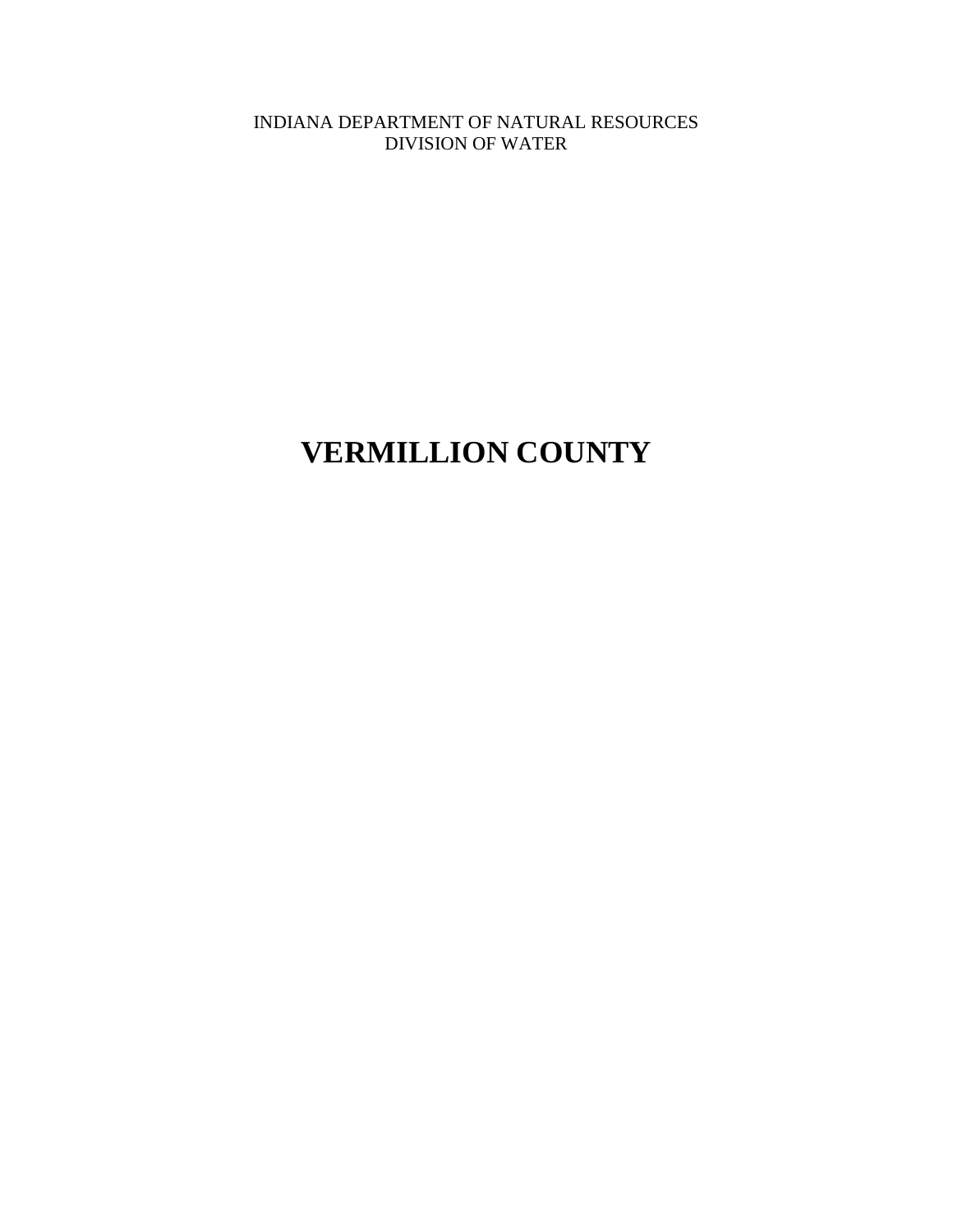### **DNR BM VER 3, 1986**

In Vermillion County, Dana Quadrangle, in Section 2, T. 16 N., R. 9 W., 2<sup>nd</sup> PM.; at the Wimsett Cemetery; at the southeast corner L-shaped property line concrete wall, set in the top at the southeast at the southeast corner of concrete wall 190.0 feet east from the entrance to cemetery, 24.0 feet north from the centerline of dirt road around cemetery, 4.3 feet above ground, a Department of Natural Resources bench mark tablet stamped "VER 3 1986".

**503.60 feet NGVD 1929 THIRD ORDER**

# **DNR TBM WRML 1**

In Vermillion County, Dana Quadrangle, in the NW ¼ of Section 2, T. 16 N., R 9 W., 2<sup>nd</sup> P.M. About 1.2 miles east of State Highway 63 along County Road 150 South to a bridge over a small unnamed stream, set in the top of the north headwall of the bridge, 10.0 feet north of the centerline of the road, 0.6 feet east of the northeast corner of the bridge, and about 1.8 feet above the level of the road, a chiseled triangle.

# **541.97 feet NGVD 1929**

# **DNR TBM WR 45**

In Vermillion County, Dana Quad, in the NE ¼ of Sect. 2, T. 16 N., R. 9 W., 2<sup>nd</sup> P.M. About 1.5 miles east of State Highway 63 along County Road 150 South to its intersection with a county road and railroad at Wimsett Cemetery. At the northeast end of a farmers access road running north along the east side of the cemetery, about 15 feet northwest of the centerline of the access road, and about 3.5 feet above the level of the ground. The top of a red, metal, U.S. Government property line post. **491.63 feet NGVD 1929**

### **DNR BM VER 2 1986**

In Vermillion County, Clinton Quad, North edge of Sect. 27, T. 15 N., R. 9 W., At the intersection of State Road 63 and 1100 South Road, set in the north face of the Vermillion County Highway Dept. garage building, in the southeast quarter of the intersection, 70.0 feet south from the centerline of 1100 S. road, 13.5 feet west from the northeast corner of the building, 0.5 feet above ground, set vertically, a Department of Natural Resources bench mark tablet, stamped "VER 2 1986" **525.639 feet NGVD 1929**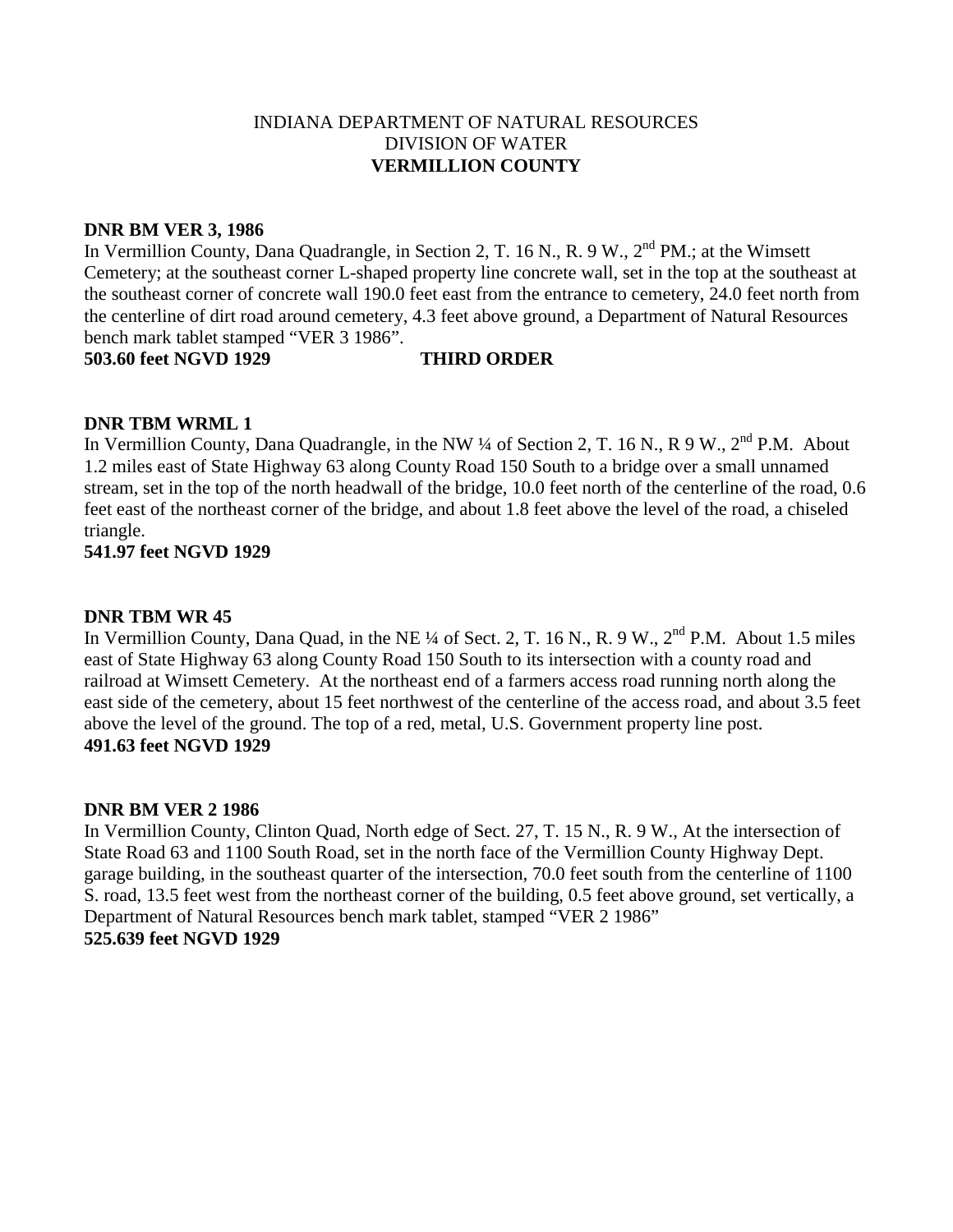#### **DNR BM VER 10 1987**

In Vermillion County, Clinton Quad, Sect. 15, T. 14 N., R. 9 W., at Clinton, at the US Post office, set in the top at the south corner of a concrete foundation wall for stairway, on the east side of building, 92.5 feet north from the centerline of Vine Street, 56.3 feet west from the centerline of  $4<sup>th</sup>$  Street, 5.7 feet east from the east face of building, 0.9 feet above ground, a Department of Natural Resources bench mark tablet, stamped "VER 10 1987".

**504.940 feet NGVD 1929**

#### **DNR BM VER 11 1987**

In Vermillion County, Clinton Quad, Sect. 16, T. 14 N., R. 9 W., At Clinton, at the North 11<sup>th</sup> Street bridge over an unnamed tributary of Feather Creek, set in the top of the northwest concrete wingwall of bridge, 125.0 feet south from the centerline of Morris Street, 11.5 feet west from the centerline of North 11<sup>th</sup> street, 0.7 feet north from south face of wingwall, 0.2 feet below the roadway, an Indiana Department of Natural Resources bench mark tablet, stamped "VER 11 1987". **491.788 feet NGVD 1929**

### **DNR TBM FEATHER CREEK 1987**

In Vermillion County, Clinton Quad, Sect. 16, T. 14 N., R. 9 W., At Clinton, at the intersection of North 11<sup>th</sup> Street and Morris Street set on the east side of power pole #288-374, 21.8 feet west from the centerline of North 11<sup>th</sup> Street, (Power pole is on the extended of Morris Street) 125 feet north from a bridge over an unamed tributary of Feather Creek, 0.9 feet above ground, a railroad spike driven through an aluminum tag, stamped "DNR TBM Feather Creek 1987".

# **491.481 feet NGVD 1929**

#### **NGS BM Q-360 1986**

In Vermillion County, Clinton Quad, Sect. 20, T. 14 N., R. 9 W., approximately 2112 feet south along State Road 63 from its junction with a southwest-northeast crossroad leading to Clinton, 63.0 feet west from the centerline of the south bound lane of SR. 63, 14.5 feet north from the centerline of a private farm lane with iron gate, (with no trespassing, no swimming sign on it) 3.0 feet north from a fence corner post, 1.2 feet east from a fence line, the top of a aluminum rod, 0.8 feet west from a witness post, inside of a plastic pipe with a iron cap cover, stamped "NGS Survey Point Marker Access Cover Q-360 1986". **602.985 feet NGVD 1929**

 **602.637 feet NAVD 1988**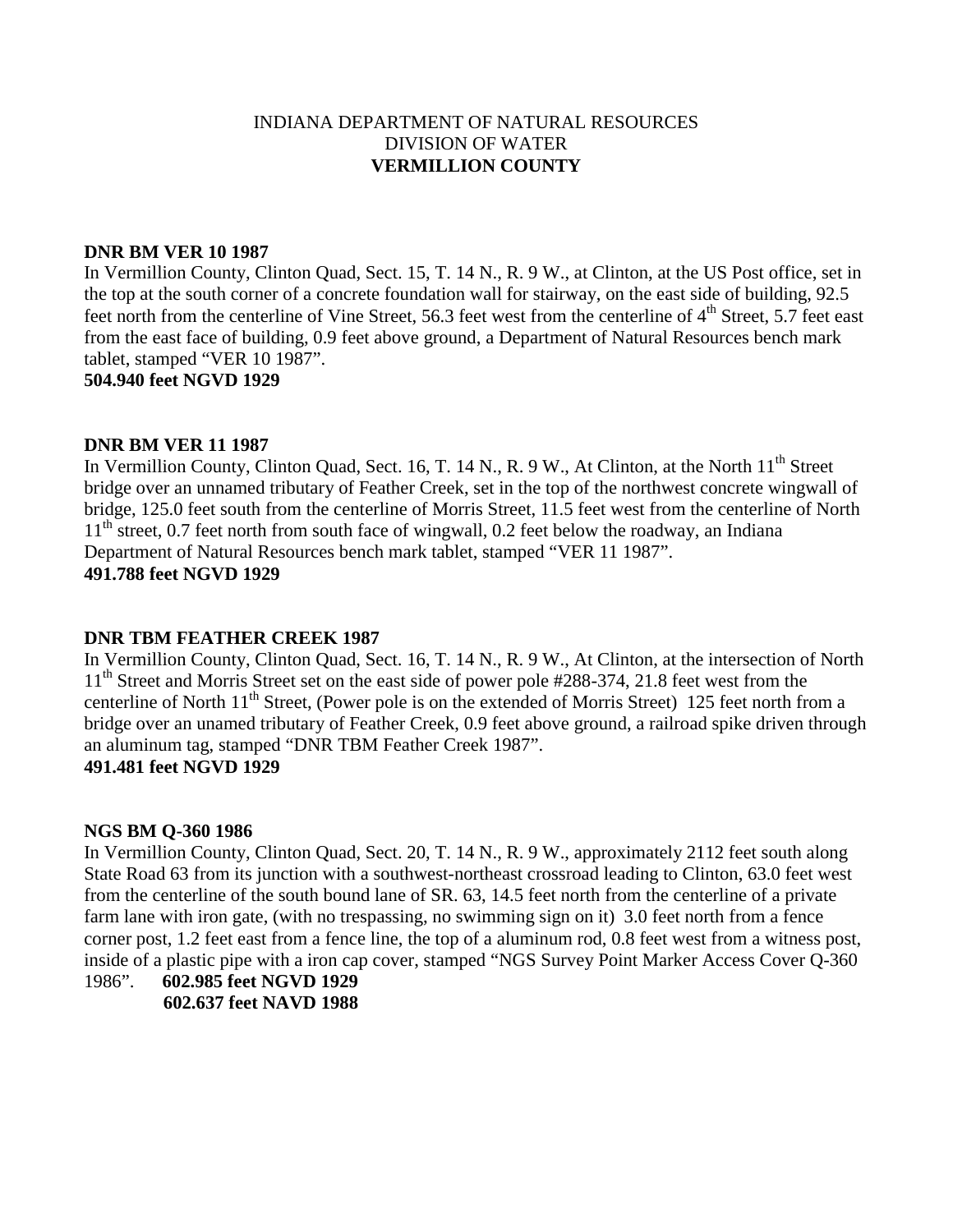#### **DNR BM VER 12 1987**

In Vermillion County, Clinton Quad, Sect. 15, T. 14 N., R. 9 W., At Clinton, at the sewage disposal plant, near the intersection of John Street, and South Main Street, 118.6 feet southwest from the entrance gate to sewage disposal plant, 20.0 feet east from the centerline of South Main Street, 6.2 feet north from a power pole, set in the top of a concrete post, 0.4 feet above aground, a Department of Natural Resources bench mark tablet stamped "VER 12 1987". **481.703 feet NGVD 1929**

#### **DNR TBM VER 13 1987**

In Vermillion County, Clinton Quad, Sect. 22, T. 14 N., R. 9 W., at the Vermillion Convalescent Center, 17.5 feet west from the centerline of 350 East Road, set in the west side of power pole, 73.0 feet southeast from a fire hydrant, 0.8 feet above ground, a railroad spike driven through an aluminum tag, stamped "DNR TBM VER 13 1987".

**500.821 feet NGVD 1929**

#### **STATE HWY COMMISSION OF INDIANA SURVEY BM VERM C 29**

In Vermillion County, Clinton Quad, Sect. 15, T. 14 N., R. 9 W., At Clinton, at the State Road 163 bridge over the Wabash River, set in the base of the northwest concrete handrail of bridge, 20.2 feet north from the centerline of the highway, 1.4 feet above the roadway, a State Highway Commission of Indiana Survey bench mark tablet, stamped "VERM C 29". **495.398 feet NGVD 1929**

#### **DNR TBM CLINTON 1987**

In Vermillion County, Clinton Quad, Sect. 15, T. 14 N., R. 9 W., At Clinton, at the intersection of Vine and 4<sup>th</sup> Street, set in the northeast quarter of the intersection, set in the west side of power pole, 22.4 feet north from the centerline of Vine Street, 19.4 feet east from the centerline of 4<sup>th</sup> Street, 1.0 feet above ground, a railroad spike driven through an aluminum tag, stamped "DNR TBM Clinton 1987:. **503.949 feet NGVD 1929**

#### **NGS BM P-360 1986**

In Vermillion County, New Goshen Quad, Sect. 32, T. 14 N., R. 9 W., at the State Road 63 north bound bridge over Brouilletts Creek, set in the top of the northwest concrete bridge seat, 18.6 feet west from the centerline of the north bound bridge, 6.0 feet below top of guardrail a NGS bench mark tablet, stamped "P-360 1986". **488.555 feet NGVD 1929**

 **488.204 feet NAVD 1988**